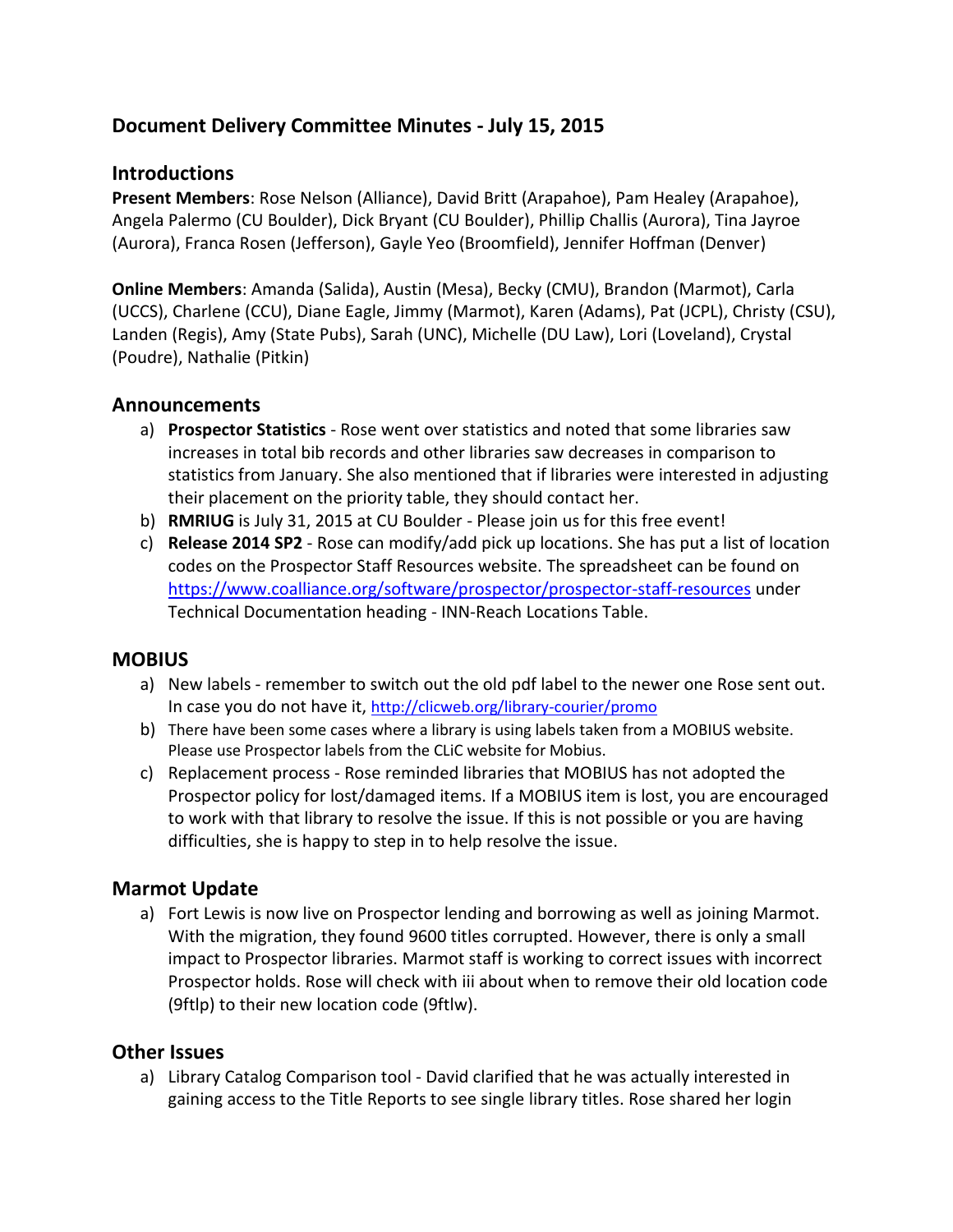information and encouraged members to share with anyone who is interested. The url link is <http://prospector.coalliance.org/iii/innreach/InnReachUserLogin.html>Username is tf. Password is taskforce.

- b) RFID issues at JCPL Jefferson County informed the group that the problem is fixed. There was an error at Baker and Taylor mixing up the tags and titles so that items did not match their barcodes.
- c) Teleforms and Aurora Aurora asked the group if their prospector items were included in the telephone notification system. Most libraries who use teleforms said yes. However, the telephone renewal line does not recognize prospector items checked out to patron accounts. This is not fixable according to iii.
- d) Fulfillment practices UCCS wanted to remind members to stay up to date in pulling or cancelling Prospector requests. They have been having patrons say it is taking much longer for holds to process. UCCS did update members that it has been better since the last meeting when it was initially discussed.
- e) "Not Checked out to Off-side patron" message CU Boulder had emailed the listserve about an issue they were seeing at CU Boulder with prospector items that had this message when processing prospector requests. At this point, they aren't sure if this issue was resolved or if staff was just cancelling these requests on a case by case basis.
- f) Multiple INN-Reach Sierra issues Wyoming reported some issues they've been having with Sierra and Prospector. They have a ticket open with iii regarding endless renewals. III is aware of this issue as a "known bug". Wyoming also has seen phantom holds and patron initiated holds for items that hadn't been cancelled previously. They are seeing requests come in with the correct paperwork but after scanning the item different patron hold information appears.
- g) Renewals Rose wanted to revisit options to allow additional renewals. The committee discussed the reasons this was not pursued. David reminded the group that Prospector places item level holds and doesn't look at all the title holds when doing this. So it would be possible for a patron to renew a Prospector item that didn't have an item level hold, but there could potentially be title level holds still in place on other copies of the same item. Denver and Jefferson County also felt that some patrons would rather not place holds for items and prefer to browse what is in the library. Because of these factors, the group decided it was best not to allow additional renewals on Prospector items.
- h) Courier issues Rose wanted to see if there were any new issues with Courier service since they had the change in staff and training issues months ago. Broomfield shared their experience just recently where they have been receiving second courier deliveries in the same day. What once was predictable has become random. … Jefferson County wanted members to know that it is taking longer for items to leave or to reach their library since they use an additional courier service for local services. CSU Pueblo had a situation where they had run out of courier bins and used a cardboard box to send books. The box ended up at Better World and was eventually found. They also ended up having to buy their books back! Jeffco mentioned that courier literally sees cardboard boxes as items to be sent to Better World and to be cautious when looking for alternatives. Aurora mentioned they've been seeing items come in still wet in the bins and mis-routed materials. Both Jeffco and Aurora have filed claims with American Courier through CLiC.
- i) Other David would like to finish up the 2013…Reconciliation and asks members to send him an email as soon as possible. Salida has asked members to remember Prospector Best Practices and use CLiC provided transit slips to bundle at transit items instead of using the INN-Reach paging slips. Marmot would like members to let them know if any